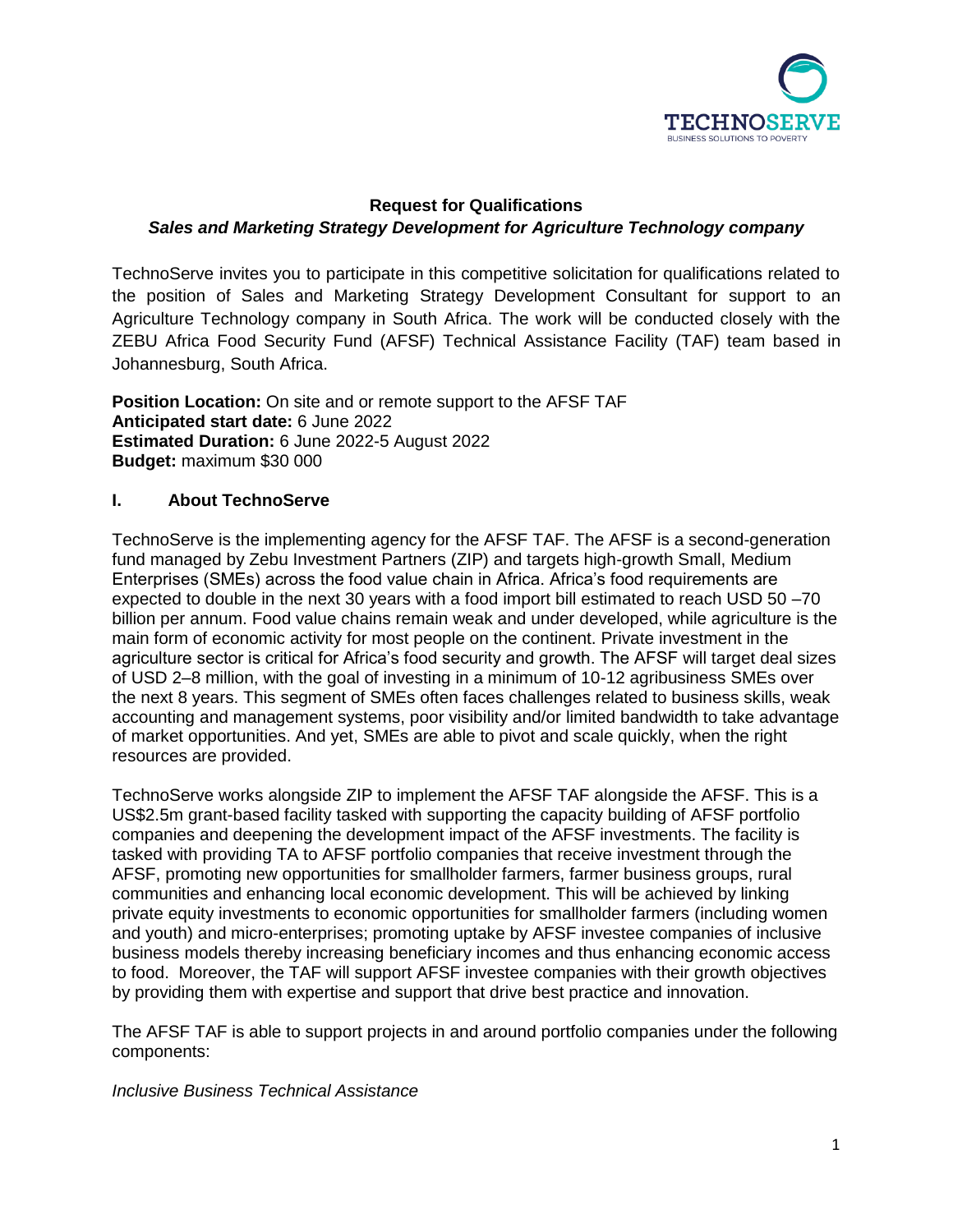Inclusive business TA supports investee companies to plan and pilot new business models that improve commercial and broader community (or development) impact often demonstrating the business case for smallholder sourcing and supporting SMEs to integrate more farmers into their supply chains and micro-retailers into their distribution chains.

### *Core Business Support*

The Core Business TA is intended to enable AFSF portfolio companies to attract and take full advantage of capital investments from the AFSF, realising their potential as high-growth companies, creating jobs and contributing to the agricultural and economic development of Africa.

## *Ecosystem Development Technical Assistance*

Ecosystem Development projects will seek to strengthen market systems around AFSF portfolio companies and will be measured by quantitative indicators such as finance mobilised as well as qualitative indicators for market development such as policy change, industry influence and stakeholder learning. This component will serve as an important knowledge sharing conduit emphasizing key thematic and common areas/issues identified through the scoping, design and execution of TA.

## **II. Background**

The AFSF TAF is looking to support IQ Logistica (IQL) South Africa with the development and or refinement of its Sales and Marketing Strategy. The objective is to establish its value proposition and product market fit for farmers (commercial and smallholders) and to support the development and refinement of commercially viable, high-impact and a sustainable revenue generative model(s) for the business.

IQL is an award winning, specialist-lead, software as a service provider; offering an agriculture focused, operations visibility platform. Through its innovative and dynamic platform, IQ Thentic, and other tailored solutions, IQL works with farmers (commercial and smallholder farmers), banks, insurers, and stakeholders in the agriculture industry to ensure transparent production and servicing for the market. The IQ Thentic platform has three main functional products/services; namely, GIS Based Farm Mapping & Monitoring, Agricultural Input Procurement, and Provision of & access to input finance and insurance. The fourth product will be a Marketplace which will be launched in 2022. The product applications are adaptable and can be used in remote areas with no connectivity.

The company is currently at an early stage of commercialising its platform and so aggregate demand for its products has not be adequately validated especially for smallholder farmers. This poses a key risk to IQL's growth plans as its products remains largely untested and the value proposition is unclear. There is need for clarity on market demand for IQL's service/product as well as their competitive advantage areas as it relates to a rapidly evolving and growing SaaS market. An opportunity exists for the TAF to support IQL with validating its value proposition through the development and or refinement of its Sales and Marketing (S&M) strategy that will, based on assessment and target market, refine product offering, marketing and pricing model options, support revenue generation – a critical commercial priority. This project will inform and be supported by key insights/learnings from product testing pilots designed to assess market dynamics and customer responses/behaviours to confirm IQL's competitive advantage areas.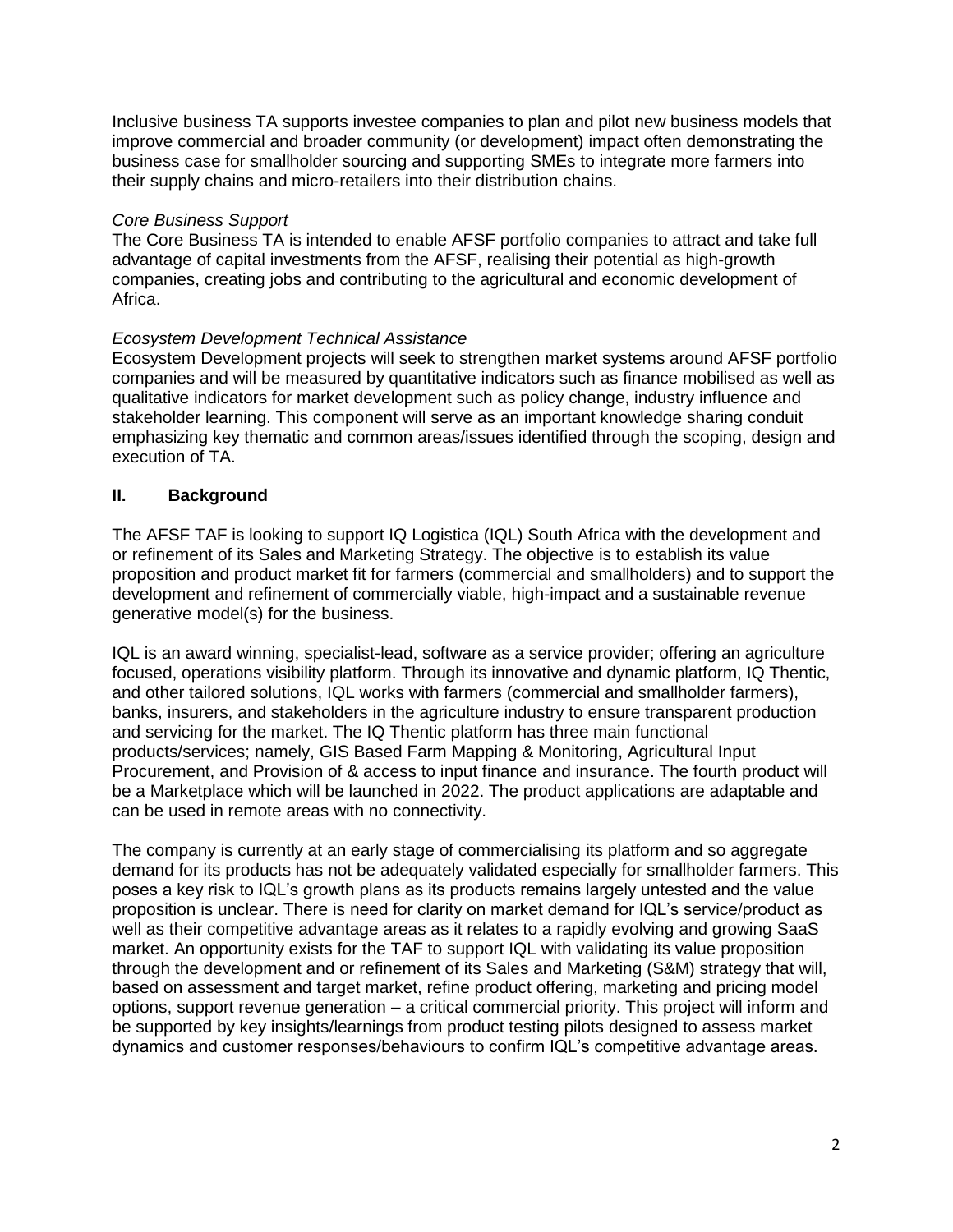## **III. Duties and Responsibilities**

- 1. Review current growth and S&M strategy or processes, pipeline management and pricing model(s), and any previous market assessments conducted by the business. Identify gaps and outline key questions/risks that need to be addressed, as well as opportunities to optimise sales and marketing.
- 2. Assess operational readiness and positioning to execute the current and future S&M strategy and to manage the pipeline; assessing management capacity to execute (including as it relates to human resources, systems, financial position and any competing priorities).
- 3. Perform market mapping to gather and analyse as much relevant market related information as possible including competition and IQL competitive advantage; as well as customer insight assessments to inform product market fit. Assess competitor landscape, products, services, business models, processes and IQL's market positioning.
- 4. Assess current sales channels, analyse and complete channel segmentation. Given above, confirm appropriate target market.
- 5. Map and assess proposed partners (input financiers, insurers, cooperatives/farmer groups) to determine key constraints and capacity development and/or resources required and detail the mutually beneficial opportunities to partner with IQL.
- 6. Continuously inform and review progress/results and learnings from Project 2 to feedback into S&M strategy.
- 7. Based on assessment and target market, refine product offering, marketing and pricing model options.
- 8. Develop a detailed a S&M strategy and operationalisation plan, with resource requirements clearly laid out (assets, people and processes).

All the above activities form the major and critical parts of the scope. Candidate selection and performance will be judged on capability to implement and successful achievement of these.

### **IV. Deliverables**

| <b>Activity</b>                                                                                                        | <b>Deliverable</b>                                                                                                      | Anticipated due date |
|------------------------------------------------------------------------------------------------------------------------|-------------------------------------------------------------------------------------------------------------------------|----------------------|
| Conduct thorough business operations,<br>product testing pilot and market<br>assessment, and detailed analyses         | Business operations and<br>market diagnostic report<br>(incl. outline of high-level<br>findings and<br>recommendations) | 30 June 2022         |
| Develop Sales and Marketing strategy                                                                                   | Comprehensive Sales and<br>Marketing strategy                                                                           | 5 August 2022        |
| Create an operationalisation plan for<br>strategy including resource<br>requirements (assets, people and<br>processes. | <b>Detailed Operationalisation</b><br>Plan to support<br>implementation of strategy                                     | 5 August 2022        |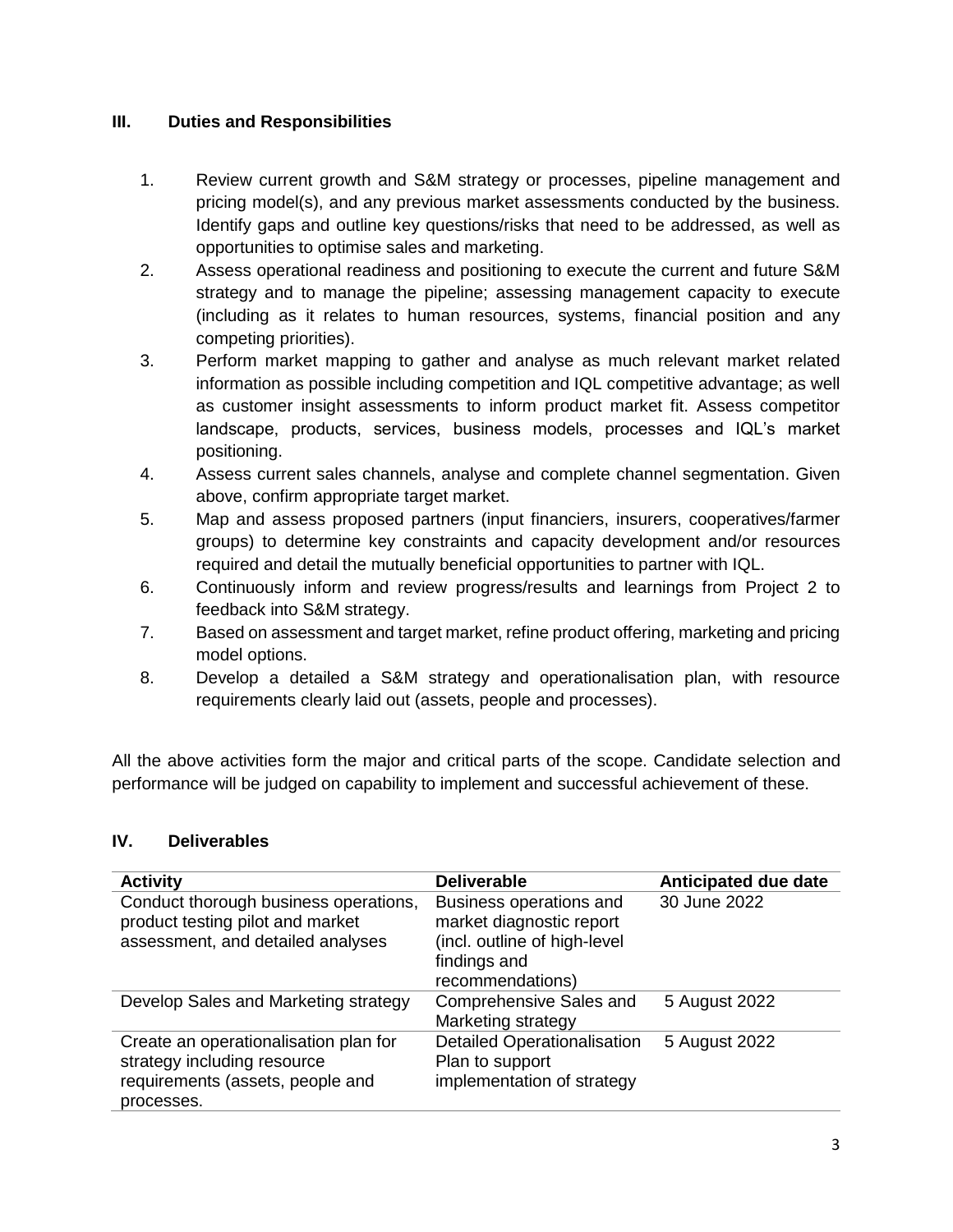# **V. Expected Impact:**

IQL requires a comprehensive Sales and Marketing strategy that will sustainably support its topline growth going forward. We anticipate this intervention will support the company's profitability break-even target expected by the end of 2024.

**Micro-enterprises impact:** The Company will be able to provide access to financing solutions to over 7 500 smallholder farmers that will support their sustainable income generation.

**Business impact:** The Company will be able to sustainably increase its top-line, and operationalization of this Sales and Marketing strategy will support profit break-even.

The KPIs of this project will be the following:

- *1. Development of a comprehensive business operations and key market scoping/insights report*
- *2. Development of a comprehensive Sales & Marketing Strategy including proposed optimal pricing models*
- *3. Detailed operationalization plan.*

## **VI. Skills Required**

- Experienced management consultant or agency with 8-10 years diverse experience across the food value chain in Africa, including agribusiness and agri-technology experience
- Proven sales and market strategy development and operationalisation track record and experience working within the private sector
- Proactive, can work with limited direction
- Proven expert critical thinking and problem solving skills; including quantitative analytical skills
- Excellent written and verbal communication and interpersonal skills
- Demonstrated ability to work with a diverse team with multiple stakeholders and to deliver results in a time-bound manner
- Results oriented, with proven project management experience with track record of achieving project targets
- Strong skills in business software (including MS Word, PowerPoint, and Excel).
- Ability to adapt to changing working conditions.
- Ability to prioritise and meet deadlines

### **VII. Instructions**

Interested candidates should submit their CV, with cover letter/profile; budget and a workplan which captures their indicative approach to implementing the required assignment. Travel to product testing pilots within South Africa is expected.

TechnoServe reserves the right to award the contract to the submission that is deemed to be in the best interest of TechnoServe and the Donors. The winning submissions will be notified in